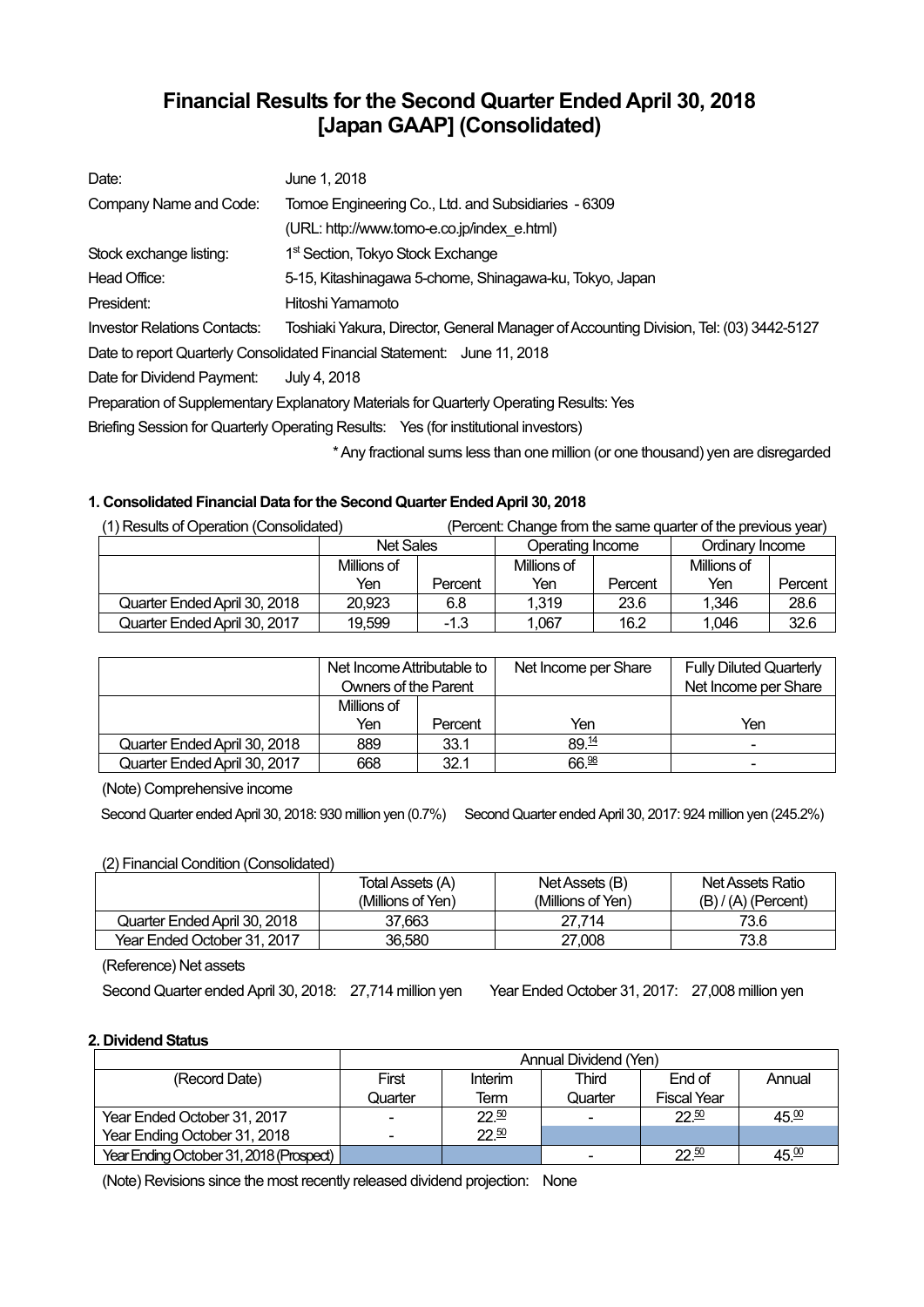### **3. Forecast for Earnings for the Year Ending October 31, 2018 (Consolidated)**

(Percent change from the previous Full Business Year)

|                           | <b>Net Sales</b>  |           | Operating Income  |             | Ordinarv Income   |           |
|---------------------------|-------------------|-----------|-------------------|-------------|-------------------|-----------|
|                           | (Millions of Yen) | (Percent) | (Millions of Yen) | l (Percent) | (Millions of Yen) | (Percent) |
| <b>Full Business Year</b> | 43.000            | 4.6       | 2.190             | -0.4        | 2.200             | -0.9      |

|                           | Net Income Attributable to    |  | Net Income per Share |
|---------------------------|-------------------------------|--|----------------------|
|                           | Owners of the Parent          |  |                      |
|                           | (Millions of Yen)   (Percent) |  | Yen                  |
| <b>Full Business Year</b> | 1.490<br>-0.9                 |  | 149 <sup>32</sup>    |

(Note) Revisions since the most recently released dividend projection: None

#### **Notes**

(1) Significant changes in subsidiaries during this period (changes in specific subsidiaries involving changes in the scope of consolidation): None

Number of new subsidiaries: (Company names):

Number of eliminated subsidiaries: (Company names):

(2) Adoption of simplified accounting method and the specific accounting method: None

(3) Changes of the principles, procedures, and representation of the accounting policies

1) Change due to revision of accounting standard: None

- 2) Other changes than the above 1): None
- 3) Change in accounting estimates: None
- 4) Retrospective restatements: None

### (4) Number of outstanding shares (Common stock)

| 1) Number of outstanding shares as of quarter-end and year-end (including treasury stocks) |                                     |  |  |  |
|--------------------------------------------------------------------------------------------|-------------------------------------|--|--|--|
| At October 31, 2017: 10,533,200 shares<br>At April 30, 2018: 10,533,200 shares             |                                     |  |  |  |
| 2) Number of treasury stocks as of quarter-end and year-end                                |                                     |  |  |  |
| At April 30, 2018: 554,817 shares                                                          | At October 31, 2017: 554,817 shares |  |  |  |
| 3) Number of average shares (accumulated quarterly total)                                  |                                     |  |  |  |
| At April 30, 2018: 9,978,383 shares                                                        | At April 30, 2017: 9,978,455 shares |  |  |  |

\*The quarterly earnings report is exempt from the quarterly review by certified public accountant or audit firm.

\*Explanations for appropriate use of the earnings forecast and other special instructions

The forward-looking statements such as a forecast of our financial results described herein are based on the information currently available to us and certain assumptions that we believe are reasonable. Actual results could differ materially due to various factors.

Please refer to the Financial Results for the Quarter (Attachments) on page 3, (3) [Analysis of Future Forecast on Consolidated Earnings Forecast] of 1. [Qualitative Information on Quarterly Consolidated Operating Results] for the operating results forecast.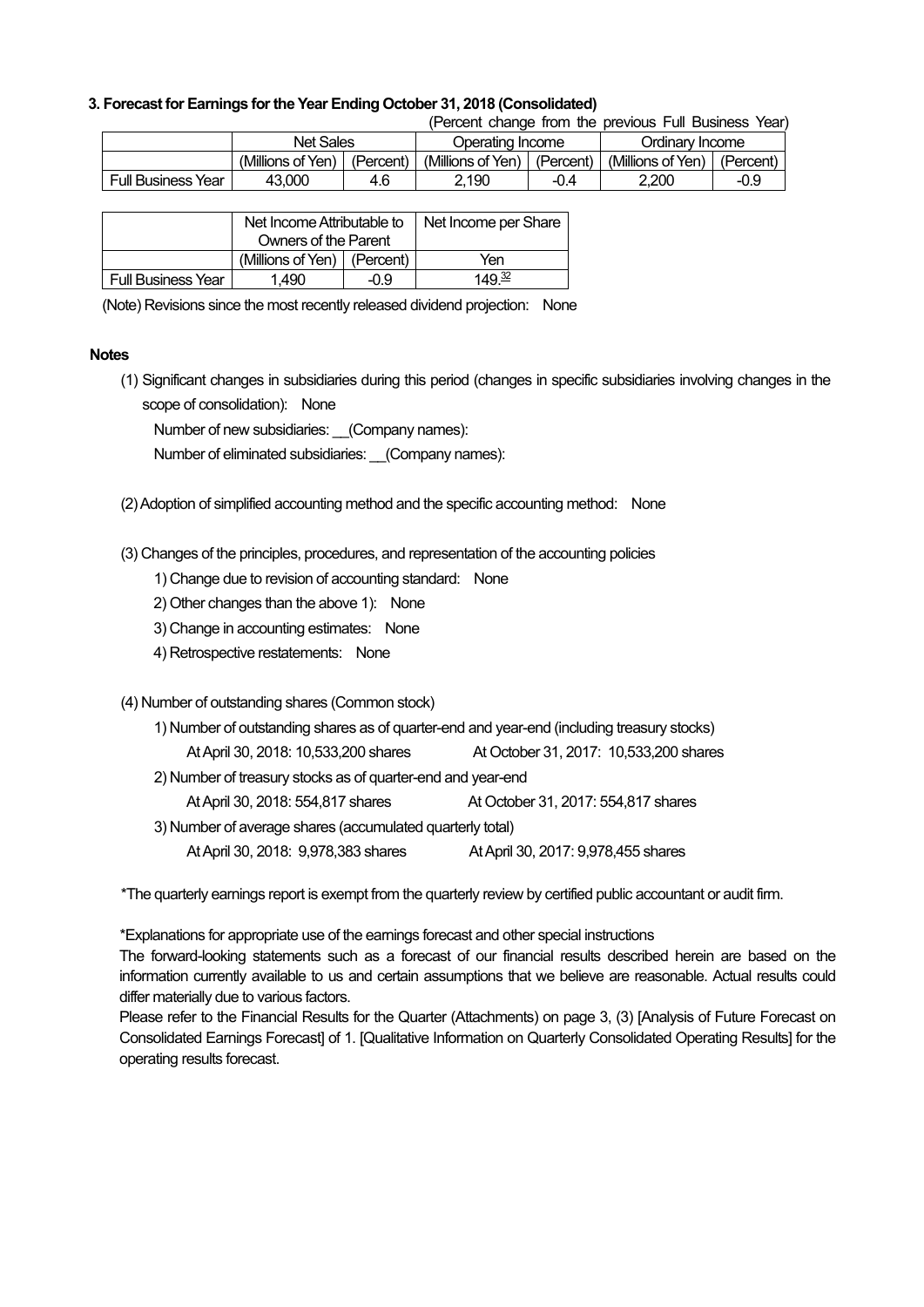## **Table of Contents (Supporting Data)**

| (1)<br>(2) |                                                                                                  |  |
|------------|--------------------------------------------------------------------------------------------------|--|
| (3)        |                                                                                                  |  |
|            |                                                                                                  |  |
| (1)        |                                                                                                  |  |
| (2)        | Quarterly Consolidated Statements of Income & Quarterly Consolidated Statements of Comprehensive |  |
|            |                                                                                                  |  |
|            |                                                                                                  |  |
|            |                                                                                                  |  |
|            |                                                                                                  |  |
| (4)        |                                                                                                  |  |
|            |                                                                                                  |  |
|            |                                                                                                  |  |
|            |                                                                                                  |  |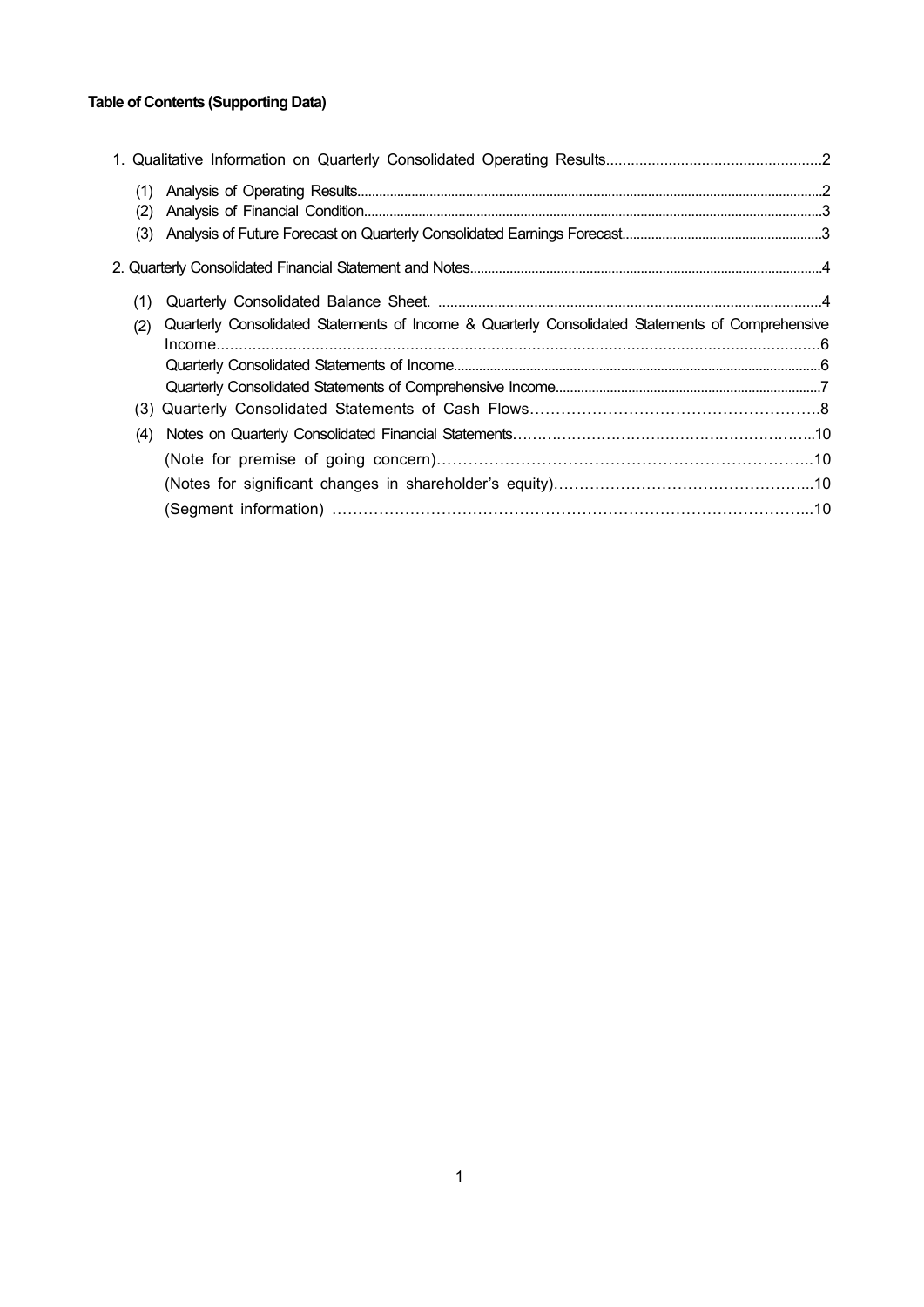## **1. Qualitative Information on Quarterly Consolidated Operating Results**

## **(1) Analysis of Operating Results**

During the consolidated second quarter under review, Japan's economy initially grew steadily, and yet eventually was on a decelerating trend driven by a slump in the growth of exports and cutbacks in personal consumption and capital investment. Overseas economies remained firm as a whole, in the context of an ongoing expansion of the US economy, the gradual recovery of European economies, and the underlying strength of the Asian economies like China. However, it will be necessary to monitor factors such as the stability of newly developing countries' currencies, the price of crude oil, and the spat between the U.S. and China over trade.

Given these circumstances, net sales for the Tomoe Engineering Group for the consolidated second quarter increased 6.8% from the same period last year to 20,923 million yen because of increasing sales in both the Machinery & Equipment Business and Chemical Products Business. From an earnings aspect, operating income was 1,319 million yen, 23.6% up from the same period last year because of higher income in both Businesses, while ordinary income came to 1,346 million yen, 28.6% up from the same period last year because of appropriation of foreign exchange gains. Net income attributable to owners of the parent was shifted to 889 million yen, 33.1% up from the same period last year.

#### Operating results by segment were as follows.

works, components and repair services for domestic public sector demand.

#### (Machinery & Equipment Business)

In the Machinery & Equipment Business, net sales of components and repair services for domestic public sector demand, net sales of machinery, equipment and works for domestic private sector demand, and net sales of equipment, works, components and repair services for overseas remained steady. As a result, net sales for consolidated second quarter year-to-date period were 5,223 million yen, 8.6% up from the same period last year. With respect to earnings, operating income was 355 million yen, 37.6% up from the same period of the prior year, mainly because of improved profitability in sales of machinery, and profit-increasing effects in sales of equipment,

#### (Chemical Products Business)

In the Chemical Products Business, net sales of materials for motor vehicles, housing and construction applications in the industrial materials sector, materials for semiconductor fabrication equipment in the advanced materials sector, transport materials for semiconductor manufacturing applications in the electronics materials sector, and net sales of resin based on Hong Kong and the Shenzhen plastic compounding business were robust.

As a result, net sales for consolidated second quarter year-to-date period were 15,700 million yen, 6.2% up from the same period last year.

With respect to earnings, operating income was driven by the growth in net sales for products in the industrial materials sector which have comparatively high margins, the electronics materials sector and the advanced materials sector, and amounted to 963 million yen, 19.2% up from the same period one year earlier.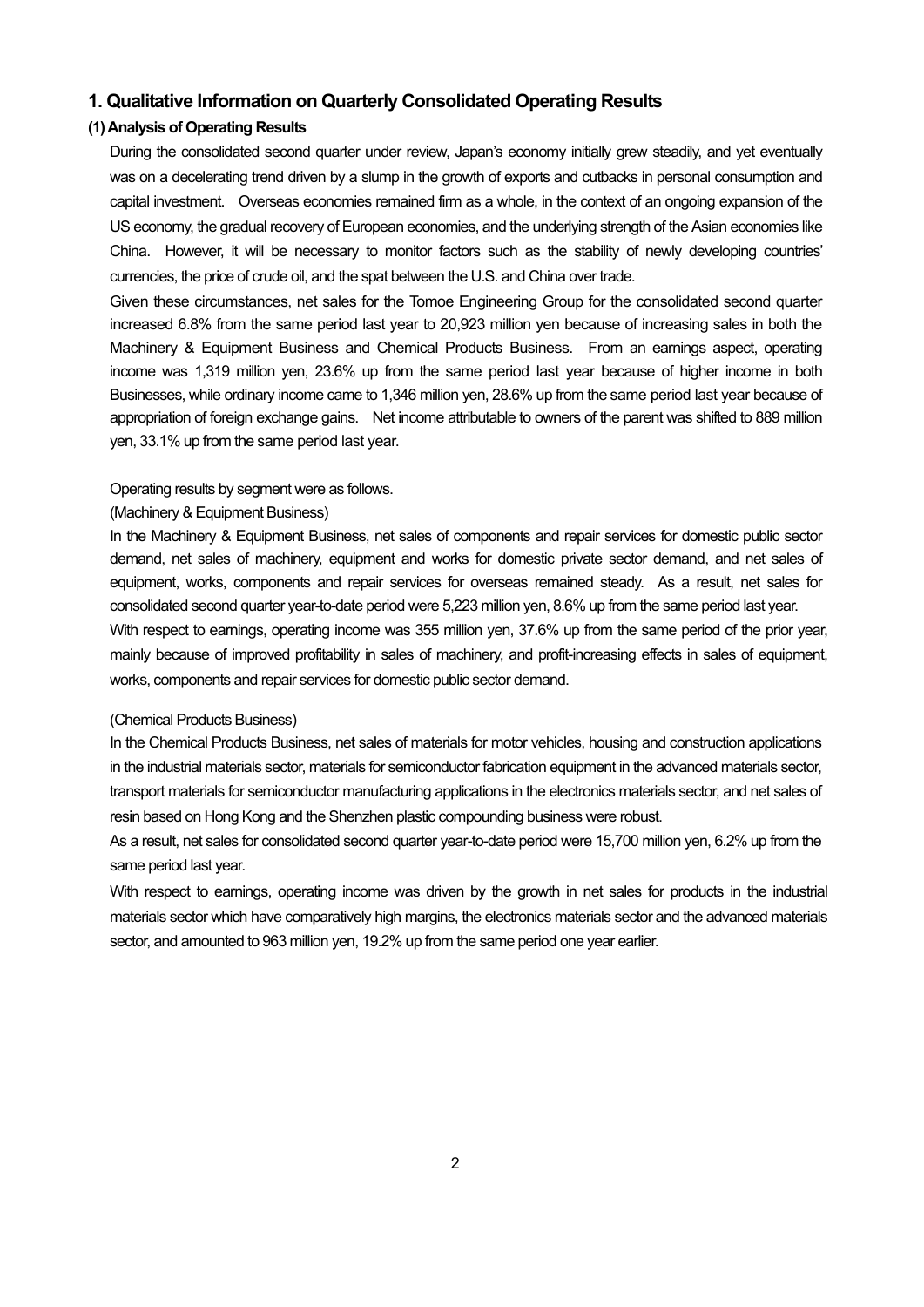#### **(2) Analysis of Financial Condition**

#### **[1] Assets, Liabilities, and Net Assets**

Total assets as of the end of the consolidated second quarter under review were 37,663 million yen, up 3.0% or 1,082 million yen from the end of the previous consolidated fiscal year. This mainly reflected a reduction of 932 million yen in notes and accounts receivable–trade, an increase of 1,323 million yen in electronically recorded monetary claims, and an increase of 470 million yen in merchandise and finished goods.

Liabilities were 9,948 million yen, up 3.9% or 376 million yen from the end of the previous consolidated fiscal year, mainly because of a decrease of 238 million yen in provision for Bonuses, an increase of 443 million yen in electronically recorded monetary debt, and an increase of 162 million yen in advances received.

Net assets stood at 27,714 million yen, 705 million yen or 2.6% up from the end of the previous consolidated fiscal year. This mainly reflected an increase in retained earnings recorded under quarterly net income attributable to owners of the parent.

As a result of the above changes, the equity ratio at the end of the consolidated second quarter under review decreased by 0.2 point compared with the end of the previous consolidated fiscal year to 73.6%.

#### **[2] Cash Flow Status**

Cash and cash equivalents as of the end of the consolidated second quarter under review decreased by 2,104 million yen to 5,788 million yen from the end of the previous consolidated fiscal year. The status of each consolidated cash flow and their factors during the second quarter are as follows:

(Net Cash Provided by (Used in) Operating Activities)

Net cash provided in operating activities was 294 million yen (decreased in cash flow provided by 135 million yen from the same consolidated quarter of the previous year). Income before income taxes was 1,346 million yen, and notes and accounts payable-trade increased by 339 million yen, advances received increased by 163 million yen, inventory increased by 852 million yen, accounts receivable-trade increased by 417 million yen, and payment of income taxes was 392 million yen.

(Net Cash Provided by (Used in) Investing Activities)

Net cash used in investing activities was 2,125 million yen (increase in cash flow used by 96 million yen from the same consolidated quarter of the previous year), mainly for the disbursements to time deposits of 2,000 million yen, and purchase of property, plant and equipment of 95 million yen.

(Net Cash Provided by (Used in) Financing Activities)

Net cash used in financing activities was 224 million yen (the same amount as the consolidated quarter of the previous year) for the payment of cash dividends of 224 million yen.

#### (3) Analysis of Future Forecast on Quarterly Consolidated Earnings Forecast

There are no revisions to the consolidated earnings forecast figures for the fiscal year ending October 31, 2018 that were announced in the "Notice on changes in earnings forecast" released on May 29, 2018.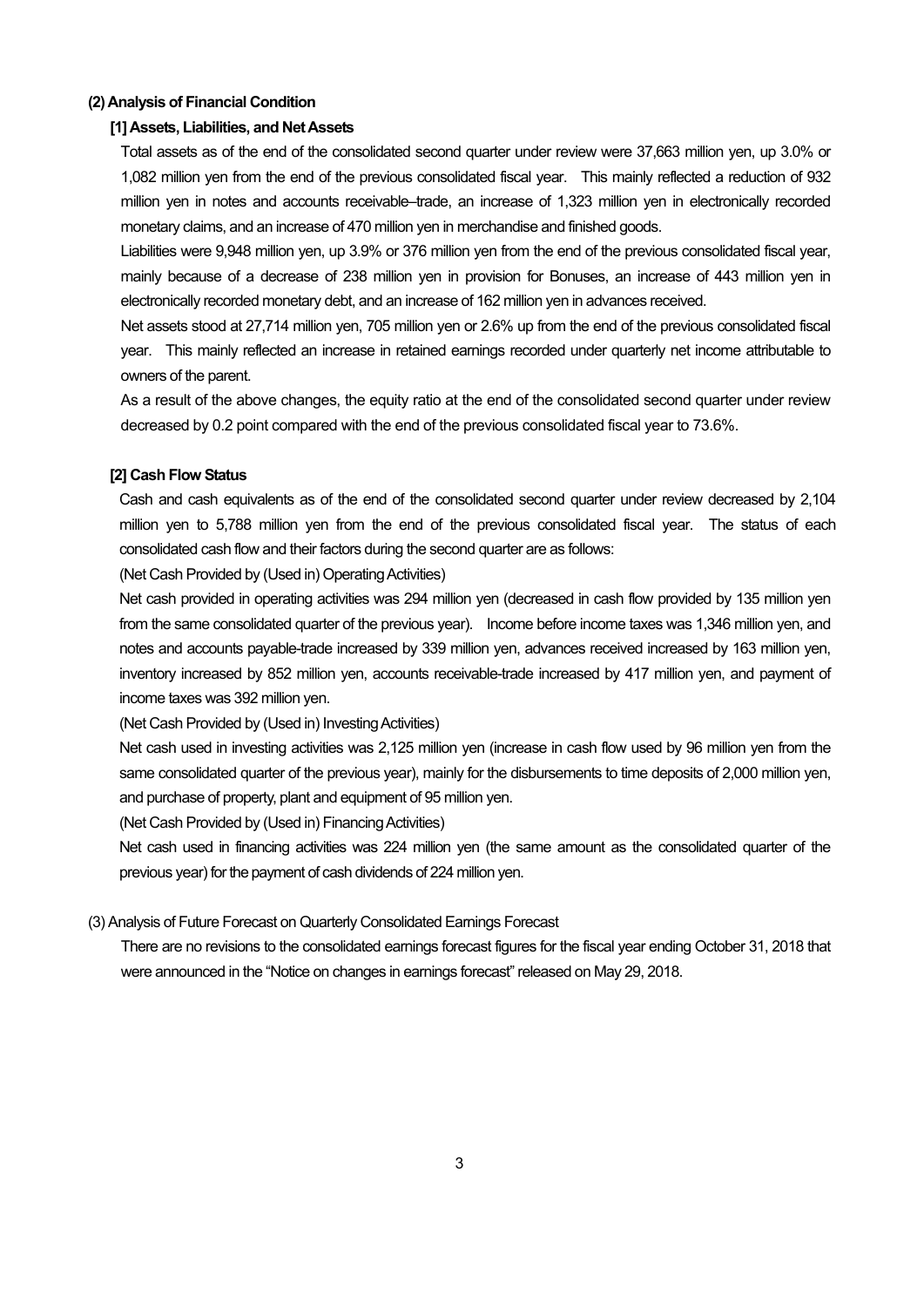## **2. Quarterly Consolidated Financial Statement and Notes**

**(1) Quarterly Consolidated Balance Sheets (Second Quarter)** 

|                                                |                             | (Thousands of Yen)           |
|------------------------------------------------|-----------------------------|------------------------------|
|                                                | <b>End of Previous Year</b> | <b>End of Second Quarter</b> |
| <b>Assets</b>                                  | (October. 31, 2017)         | (April 30, 2018)             |
| <b>Current Assets</b>                          |                             |                              |
| Cash and Deposits                              | 7,893,336                   | 7,788,551                    |
| Notes and Accounts Receivable-Trade            | 12,423,898                  | 11,491,173                   |
| <b>Electronically Recorded Monetary Claims</b> | 1,823,085                   | 3,146,343                    |
| Merchandise and Finished Goods                 | 3,045,330                   | 3,516,257                    |
| <b>Work in Process</b>                         | 1,121,215                   | 1,266,900                    |
| <b>Raw Materials and Supplies</b>              | 626,777                     | 825,957                      |
| <b>Deferred Tax Assets</b>                     | 551,335                     | 499,069                      |
| <b>Others</b>                                  | 169,602                     | 225,293                      |
| <b>Allowance for Doubtful Accounts</b>         | $-5,793$                    | $-3,279$                     |
| <b>Total Current Assets</b>                    | 27,648,788                  | 28,756,266                   |
| <b>Noncurrent Assets</b>                       |                             |                              |
| Property, Plant and Equipment                  |                             |                              |
| <b>Buildings and Structures</b>                | 4,447,596                   | 4,446,846                    |
| <b>Accumulated Depreciation</b>                | $-1,714,451$                | $-1,765,933$                 |
| <b>Buildings and Structures, Net</b>           | 2,733,144                   | 2,680,912                    |
| Machinery, Equipment and Vehicles              | 3,753,847                   | 3,740,852                    |
| <b>Accumulated Depreciation</b>                | $-3,339,171$                | $-3,322,778$                 |
| Machinery, Equipment and Vehicles, Net         | 414,676                     | 418,073                      |
| Land                                           | 1,931,034                   | 1,930,610                    |
| Construction in progress                       |                             | 14,740                       |
| Others                                         | 999,146                     | 973,544                      |
| <b>Accumulated Depreciation</b>                | $-914,964$                  | $-892,188$                   |
| Others, Net                                    | 84,181                      | 81,355                       |
| <b>Total Property, Plant and Equipment</b>     | 5,163,038                   | 5,125,692                    |
| Intangible Assets                              | 186,343                     | 148,191                      |
| <b>Investments and Other Assets</b>            |                             |                              |
| <b>Investment Securities</b>                   | 1,520,735                   | 1,560,981                    |
| <b>Guarantee Deposits</b>                      | 293,537                     | 293,951                      |
| <b>Net Defined Benefit Assets</b>              | 1,693,578                   | 1,706,592                    |
| <b>Others</b>                                  | 101,325                     | 94,992                       |
| Allowance for Doubtful Accounts                | $-26,386$                   | $-23,425$                    |
| <b>Total Investments and Other Assets</b>      | 3,582,791                   | 3,633,091                    |
| <b>Total Noncurrent Assets</b>                 | 8,932,172                   | 8,906,976                    |
| <b>Total Assets</b>                            | 36,580,961                  | 37,663,242                   |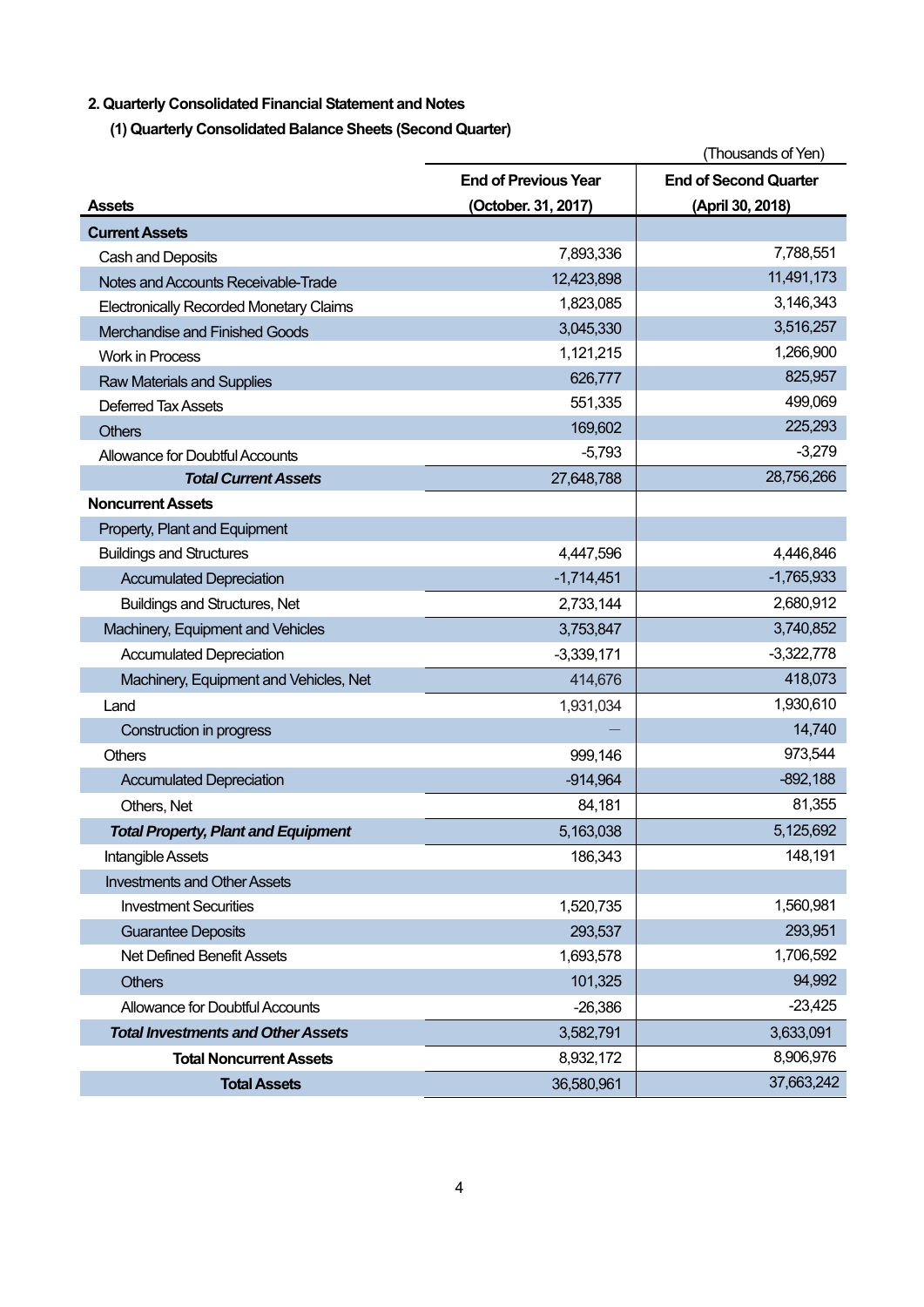|                                                                 |                             | (Thousands of Yen)           |
|-----------------------------------------------------------------|-----------------------------|------------------------------|
|                                                                 | <b>End of Previous Year</b> | <b>End of Second Quarter</b> |
| <b>Liabilities and Net Assets</b>                               | (October. 31, 2017)         | (April 30, 2018)             |
| <b>Liabilities</b>                                              |                             |                              |
| <b>Current Liabilities</b>                                      |                             |                              |
| Notes and Accounts Payable-Trade                                | 4,090,419                   | 3,945,074                    |
| <b>Electronically Recorded Monetary Debt</b>                    | 1,665,615                   | 2,109,302                    |
| <b>Accounts Payable-Others</b>                                  | 520,046                     | 562,923                      |
| Income Taxes Payable                                            | 437,430                     | 455,852                      |
| <b>Advances Received</b>                                        | 57,481                      | 220,171                      |
| <b>Provision for Bonuses</b>                                    | 982,841                     | 744,778                      |
| <b>Provision for Directors' Bonuses</b>                         | 64,678                      | 30,420                       |
| Allowance for Product Warranty                                  | 185,258                     | 164,152                      |
| <b>Others</b>                                                   | 189,552                     | 328,522                      |
| <b>Total Current Liabilities</b>                                | 8,193,325                   | 8,561,198                    |
| <b>Noncurrent Liabilities</b>                                   |                             |                              |
| <b>Provision for Directors' Retirement Benefits</b>             | 5,460                       | 5,460                        |
| <b>Net Defined Benefit Liabilities</b>                          | 57,498                      | 59,406                       |
| <b>Deferred Tax Liabilities</b>                                 | 1,315,959                   | 1,322,551                    |
| <b>Total Noncurrent Liabilities</b>                             | 1,378,918                   | 1,387,417                    |
| <b>Total Liabilities</b>                                        | 9,572,243                   | 9,948,615                    |
| <b>Net Assets</b>                                               |                             |                              |
| <b>Shareholders' Equity</b>                                     |                             |                              |
| <b>Capital Stock</b>                                            | 1,061,210                   | 1,061,210                    |
| <b>Capital Surplus</b>                                          | 1,483,410                   | 1,483,410                    |
| <b>Retained Earnings</b>                                        | 23,889,646                  | 24,554,599                   |
| <b>Treasury Stock</b>                                           | $-363,876$                  | $-363,876$                   |
| <b>Total Shareholders' Equity</b>                               | 26,070,389                  | 26,735,343                   |
| <b>Accumulated Other Comprehensive Income</b>                   |                             |                              |
| Valuation Difference on Available-for-Sale<br><b>Securities</b> | 551,039                     | 571,681                      |
| Deferred Gains or Losses on Hedges                              | 2,508                       | 3,292                        |
| Foreign Currency Translation Adjustment                         | 214,564                     | 199,973                      |
| Total Adjustment on Net Defined Benefit                         | 170,216                     | 204,337                      |
| <b>Total Accumulated Other Comprehensive Income</b>             | 938,328                     | 979,283                      |
| <b>Total Net Assets</b>                                         | 27,008,718                  | 27,714,627                   |
| <b>Total Liabilities and Net Assets</b>                         | 36,580,961                  | 37,663,242                   |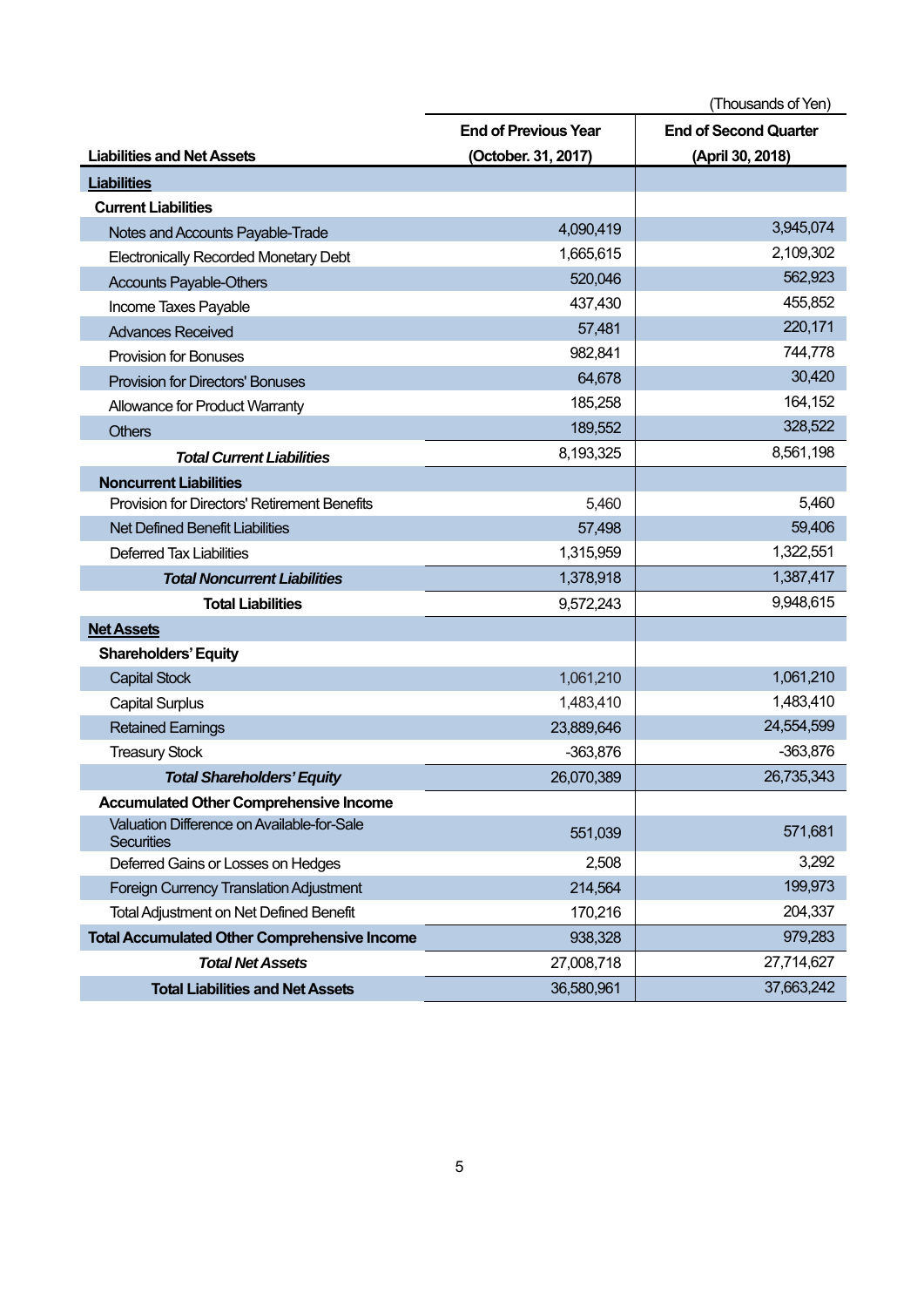**(2) Quarterly Consolidated Statements of Income & Quarterly Consolidated Statements of Comprehensive Income** 

**Quarterly Consolidated Statements of Income (Second Quarter)** 

|                                                   |                             | (Thousands of Yen)          |
|---------------------------------------------------|-----------------------------|-----------------------------|
|                                                   | <b>Second Quarter Ended</b> | <b>Second Quarter Ended</b> |
|                                                   | April 30, 2017              | April 30, 2018              |
| <b>Net Sales</b>                                  | 19,599,063                  | 20,923,688                  |
| <b>Cost of Sales</b>                              | 15,286,201                  | 16,246,088                  |
| <b>Gross Profit</b>                               | 4,312,862                   | 4,677,600                   |
| Selling, General and Administrative Expenses      | 3,245,634                   | 3,358,185                   |
| <b>Operating Income</b>                           | 1,067,227                   | 1,319,414                   |
| <b>Non-Operating Income</b>                       |                             |                             |
| Interest Income                                   | 712                         | 958                         |
| Dividends Income                                  | 8,875                       | 11,307                      |
| <b>Rent Income</b>                                | 3,415                       | 3,440                       |
| Foreign Exchange Gain                             |                             | 18,794                      |
| <b>Others</b>                                     | 7,369                       | 18,506                      |
| <b>Total Non-Operating Income</b>                 | 20,373                      | 53,009                      |
| <b>Non-Operating Expenses</b>                     |                             |                             |
| <b>Interest Expenses</b>                          | 9,033                       | 13,497                      |
| <b>Commission Paid</b>                            | 7,487                       | 7,487                       |
| <b>Sales Discount</b>                             | 2,967                       | 2,854                       |
| <b>Foreign Exchange Losses</b>                    | 16,358                      |                             |
| <b>Others</b>                                     | 4,808                       | 2,326                       |
| <b>Total Non-Operating Expenses</b>               | 40,655                      | 26,166                      |
| <b>Ordinary Income</b>                            | 1,046,945                   | 1,346,257                   |
| Income before Income Taxes and Minority Interests | 1,046,945                   | 1,346,257                   |
| Income Taxes-Current                              | 341,679                     | 422,926                     |
| Income Taxes-Deferred                             | 36,901                      | 33,864                      |
| <b>Total Income Taxes</b>                         | 378,581                     | 456,790                     |
| Net Income or Net Loss (-)                        | 668,363                     | 889,467                     |
| Net Income or Net Loss (-)                        | 668,363                     | 889,467                     |
| <b>Attributable to Owners of the Parent</b>       |                             |                             |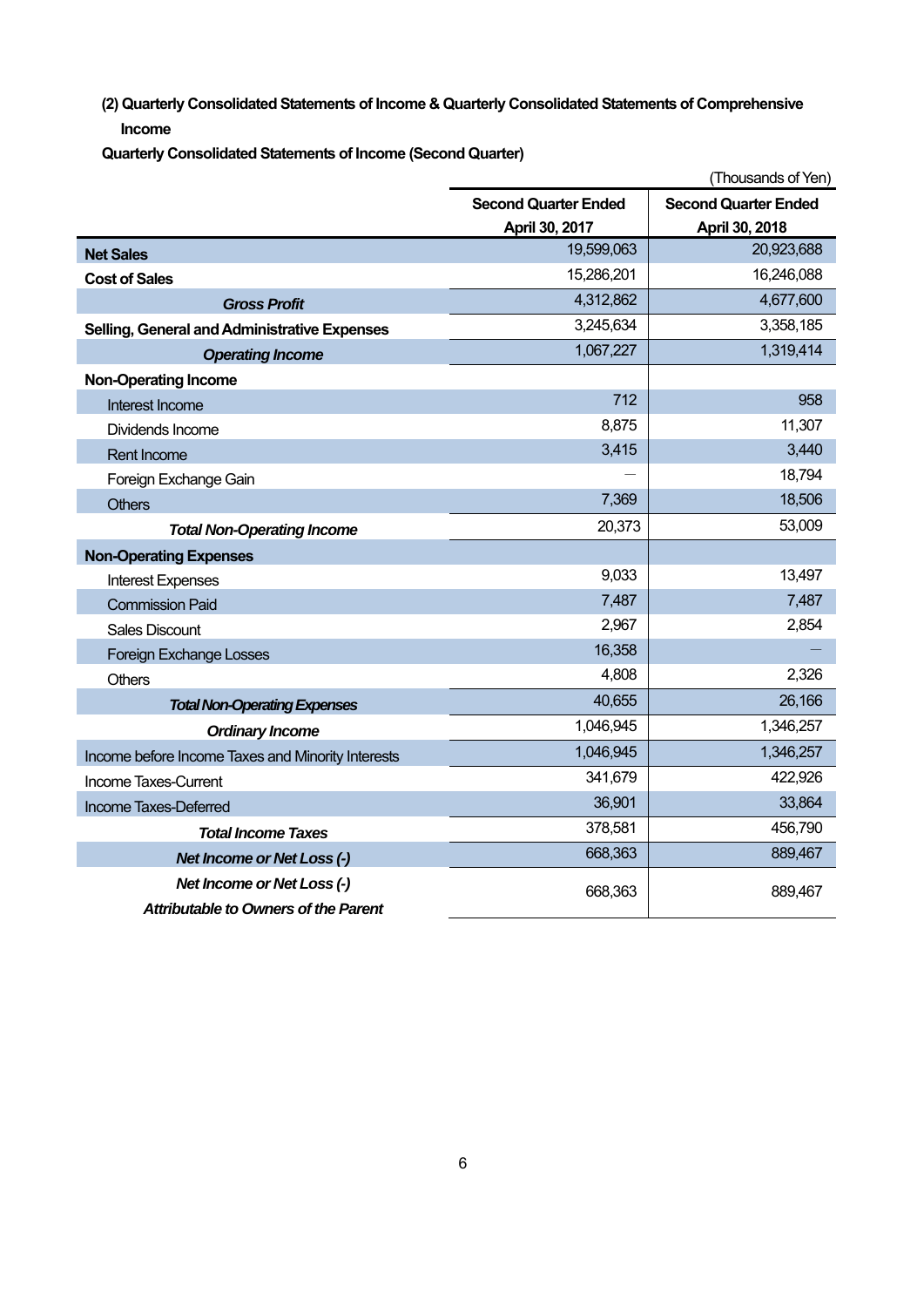## **Quarterly Consolidated Statements of Comprehensive Income (Second Quarter)**

|                                                              | (Thousands of Yen)          |                             |  |
|--------------------------------------------------------------|-----------------------------|-----------------------------|--|
|                                                              | <b>Second Quarter Ended</b> | <b>Second Quarter Ended</b> |  |
|                                                              | April 30, 2017              | April 30, 2018              |  |
| Net Income                                                   | 668,363                     | 889,467                     |  |
| Other Comprehensive Income                                   |                             |                             |  |
| Valuation Difference on Available-for-sale Securities        | 115,496                     | 20,642                      |  |
| Deferred Gains or Losses (-) on Hedges                       | 18,496                      | 784                         |  |
| <b>Foreign Currency Translation Adjustment</b>               | 78,480                      | $-14,591$                   |  |
| Net Defined Benefit                                          | 43,420                      | 34,120                      |  |
| <b>Total Other Comprehensive Income</b>                      | 255,894                     | 40,955                      |  |
| <b>Comprehensive Income</b>                                  | 924,258                     | 930,422                     |  |
| (Breakdown)                                                  |                             |                             |  |
| Comprehensive Income Attributable to Owners of the<br>Parent | 924,258                     | 930.422                     |  |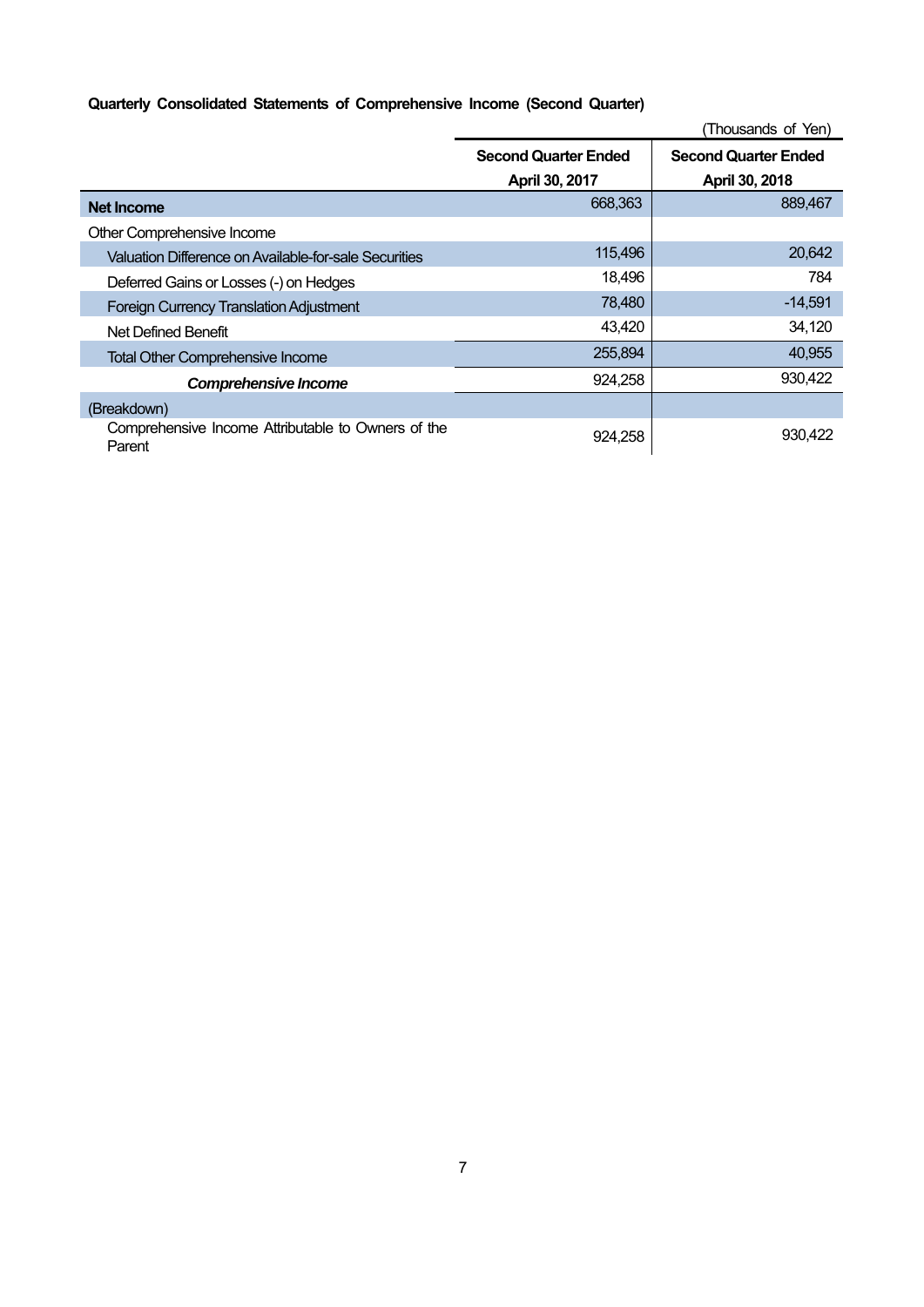## (3) **Quarterly** Co**nsolidated Statements of Cash Flows**

|                                                         | (Thousands of Yen)          |                             |  |
|---------------------------------------------------------|-----------------------------|-----------------------------|--|
|                                                         | <b>Second Quarter Ended</b> | <b>Second Quarter Ended</b> |  |
|                                                         | April 30, 2017              | April 30, 2018              |  |
| Net Cash Provided by (Used in) Operating Activities     |                             |                             |  |
| Income before Income Taxes                              | 1,046,945                   | 1,346,257                   |  |
| Depreciation and Amortization                           | 210,754                     | 193,508                     |  |
| Increase (Decrease) in Provision for Bonuses            | (142, 729)                  | (237, 479)                  |  |
| Increase (Decrease) in Provision for Directors' Bonuses | (21, 504)                   | (34, 258)                   |  |
| Increase (Decrease) in Allowance for Product Warranty   | 15,006                      | (21, 106)                   |  |
| Increase (Decrease) in Net Defined Benefit Liability    | (1,867)                     | 1,907                       |  |
| Decrease (Increase) in Net Defined Benefit Asset        | (10, 493)                   | 2,045                       |  |
| Increase (Decrease) in Allowance for Doubtful Accounts  | 176                         | (5,464)                     |  |
| Interests and Dividends Income                          | (9,587)                     | (12,266)                    |  |
| <b>Interest Expenses</b>                                | 9,033                       | 13,497                      |  |
| Foreign Exchange Losses (Gains)                         | 26,749                      | 57,787                      |  |
| Decrease (Increase) in Notes and Accounts               | 260,966                     | (417, 848)                  |  |
| Receivable-Trade                                        |                             |                             |  |
| Decrease (Increase) in Inventories                      | (697, 651)                  | (852, 828)                  |  |
| Increase (Decrease) in Notes and Accounts Payable-Trade | (34,260)                    | 339,322                     |  |
| Increase (Decrease) in Accounts Payable-Others          | (32,506)                    | 38,760                      |  |
| Increase (Decrease) in Advances Received                | 327,596                     | 163,205                     |  |
| Others, Net                                             | 99,772                      | 112,953                     |  |
| Sub Total                                               | 1,046,400                   | 687,993                     |  |
| Interests and Dividends Income Received                 | 9,486                       | 12,080                      |  |
| <b>Interest Expenses Paid</b>                           | (9,040)                     | (13,504)                    |  |
| Income Taxes Returned (Paid)                            | (616, 439)                  | (392, 121)                  |  |
| Net Cash Provided by (Used in) Operating Activities     | 430,406                     | 294,446                     |  |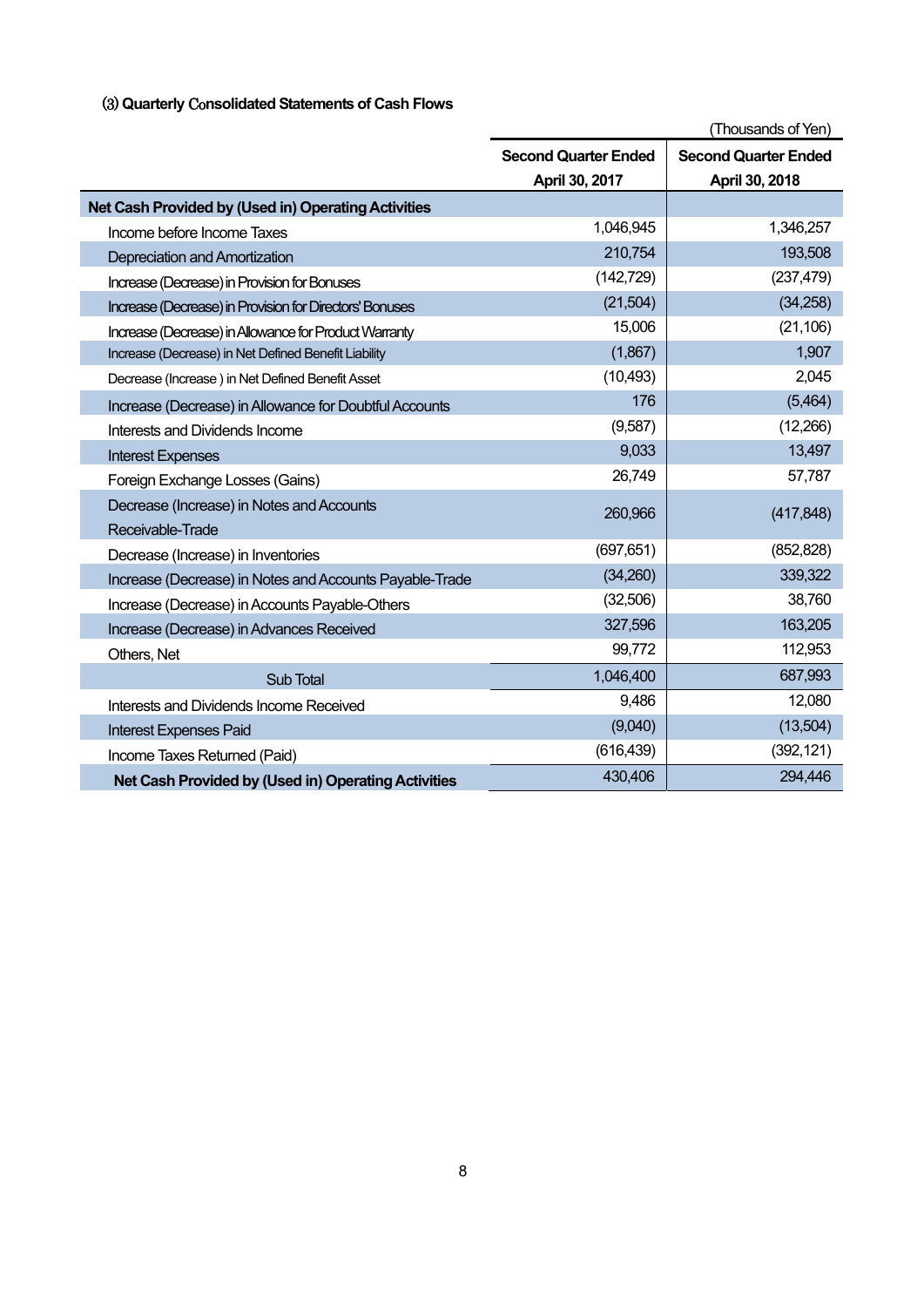|                                                                | (Thousands of Yen)                                         |                |  |
|----------------------------------------------------------------|------------------------------------------------------------|----------------|--|
|                                                                | <b>Second Quarter Ended</b><br><b>Second Quarter Ended</b> |                |  |
|                                                                | April 30, 2017                                             | April 30, 2018 |  |
| Net Cash Provided by (Used in) Investment Activities           |                                                            |                |  |
| <b>Disbursement to Time Deposits</b>                           | (1,700,000)                                                | (2,000,000)    |  |
| Purchase of Property, Plant and Equipment                      | (119, 629)                                                 | (95, 417)      |  |
| Proceeds from Sales of Property, Plant and Equipment           | 900                                                        |                |  |
| Purchase of Intangible Fixed Assets                            |                                                            | (19, 493)      |  |
| Purchase of Investment Securities                              | (8,745)                                                    | (10,018)       |  |
| Payments of Loans Receivable                                   | (660)                                                      | (1,390)        |  |
| <b>Collection of Loans Receivable</b>                          | 750                                                        | 2,110          |  |
| Guarantee Deposits (Increase)                                  | (200, 524)                                                 | (2, 149)       |  |
| Others, Net                                                    | (1,754)                                                    | 542            |  |
| Net Cash Provided by (Used in) Investment Activities           | (2,029,663)                                                | (2, 125, 817)  |  |
| Net Cash Provided by (Used in) Financing Activities            |                                                            |                |  |
| Purchase of Treasury Stock                                     | (285)                                                      |                |  |
| Cash Dividends Paid                                            | (224, 516)                                                 | (224, 513)     |  |
| Net Cash Provided by (Used in) Financing Activities            | (224, 802)                                                 | (224, 513)     |  |
| <b>Cash and Cash Equivalents</b>                               |                                                            |                |  |
| Effect of Exchange Rate Change on Cash and Cash<br>Equivalents | 72,714                                                     | (48,900)       |  |
| Net Increase (Decrease) in Cash and Cash Equivalents           | (1,751,345)                                                | (2, 104, 785)  |  |
| Cash and Cash Equivalents at Beginning of Period               | 8,056,223                                                  | 7,893,336      |  |
| Cash and Cash Equivalents at End of This Quarter               | 6,304,877                                                  | 5,788,551      |  |